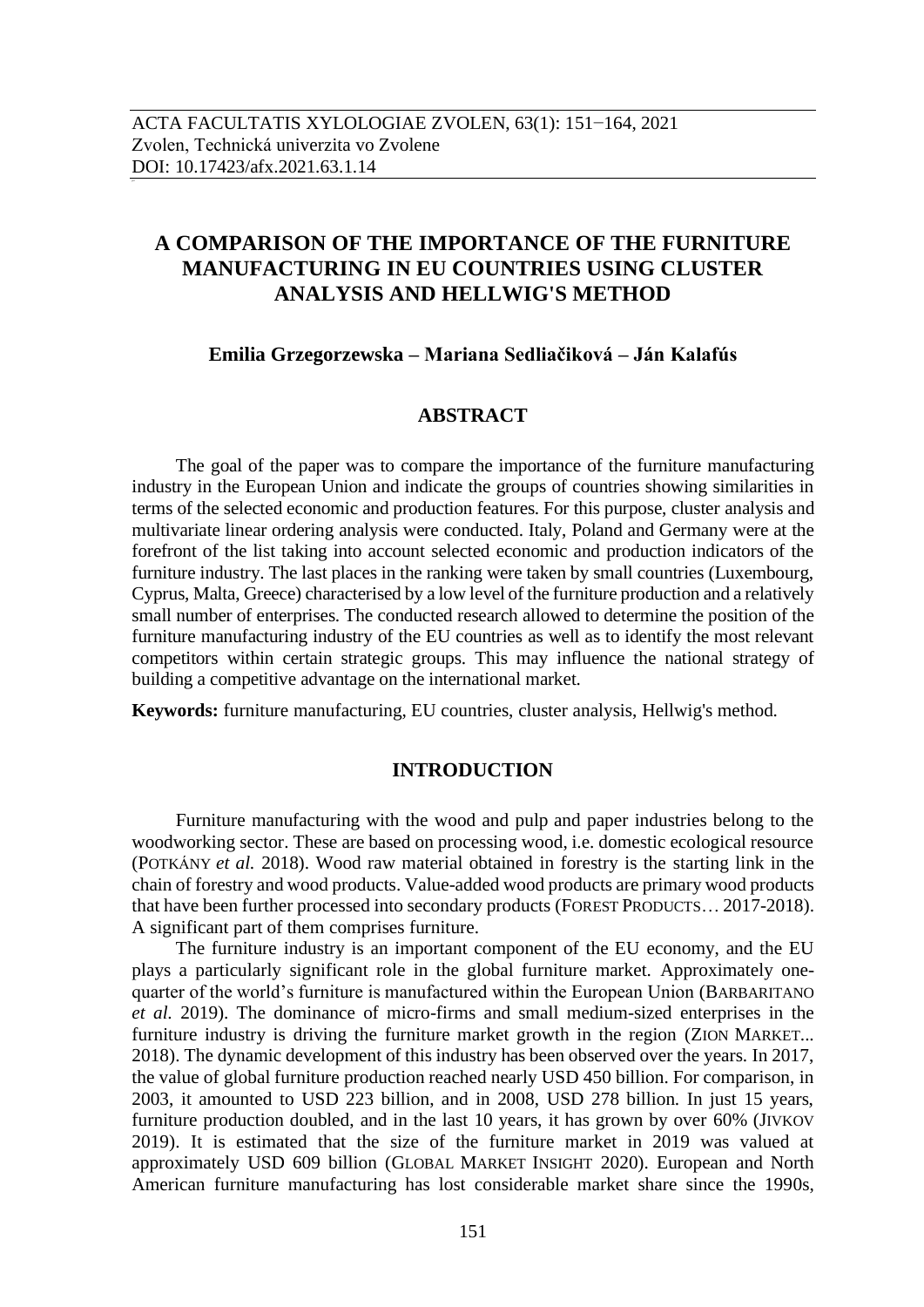mostly to Asian countries. In Europe furniture manufacturing has grown most rapidly in the Czech Republic, Poland, Portugal and Romania (FOREST PRODUCTS…2017-2018).

The largest furniture manufacturers include China, USA, Germany, India, Italy and Poland (HAN e*t al.* 2009, GRZEGORZEWSKA and STASIAK-BETLEJEWSKA 2014,JIVKOV 2019). Additionally, apart from China, Germany, Italy and Poland are the largest furniture exporters (GRZEGORZEWSKA *et al.* 2020). In the face of increasing competition, the international competitive ability of wood-based industries (including furniture production) is of growing importance, which has been the subject of research in relation to various countries (HAN *et al.* 2009, HAJDÚCHOVÁ and HLAVÁČKOVÁ 2014, HITKA *et al.* 2017, MILIĆEVIĆ *et al.* 2017, HITKA *et al.* 2019).

Many factors are used to determine the development of the furniture industry. Due to the close links with forestry, geographic and natural factors are taken into account, especially resources and availability of wood raw material. The development and competitiveness of the furniture industry is influenced by economic and market conditions, e.g. demand, economic situation, fluctuations in exchange rates, competition, changes in prices of wood raw materials and other materials. Market trends and demand are closely related to drivers. These include economic growth, urbanization, family incomes, and trends in housing and construction (FOREST PRODUCTS…2017-2018, TRACOGNA 2013, KAUFINGER 2014). Additionally, market tendencies in the furniture industry are determined by design, demographics, and changes in consumer preferences (PAKARINEN and ASIKAINEN 2001, KOZAK 2004).

In studies concerning the development of the wood-based industry and the level of its competitiveness, the necessity to improve the production capacity, introduce innovations (CAO and HANSEN 2006, GRZEGORZEWSKA and WIĘCKOWSKA 2016, SEDLIAČIKOVÁ *et al.* 2019, RATNASINGAM *et al.* 2018), enhance the quality of products (TOIVONEN 2012, LOUČANOVÁ *et al.* 2015) and take environmental issues into account (MALÁ *et al.* 2018, WIĘCKOWSKA, GRZEGORZEWSKA 2019) tends to be emphasised. CHOBANOVA and POPOVA (2015) identified the challenges before the furniture industry and characterised the state of the art and trends among others in the manufacture of the furniture, consumption, import/export, availability of raw materials and components. STASIAK-BETLEJEWSKA *et al*. (2020) analysed global macroeconomic trends affecting the furniture market and gave recommendations to furniture companies. OBLAK *et al*. (2020) analysed the European furniture market in terms of challenges, effective strategies, and key factors.

Considering variable circumstances, processes of economic globalisation and internationalisation of enterprises, particularly in export-oriented sectors, which in some European countries include the furniture industry, there is a necessity to constantly monitor the position of a given country in the European and global furniture market. This is of increasing importance because the group of countries eagerly aiming to develop this industry, and seek fresh sources of competitive advantage, are constantly growing. The goal of this paper is to compare the importance of the furniture industry in the European Union member states, indicate the groups of countries showing similarities in terms of the selected economic and production features associated with the production and operation of business entities as well as to specify the positions of particular countries in the EU market based on these variables.

#### **METHODOLOGY**

The main source of statistical data was Eurostat (2020). The research concerned the furniture industry, which in the NACE Rev. 2 classification is placed in section C31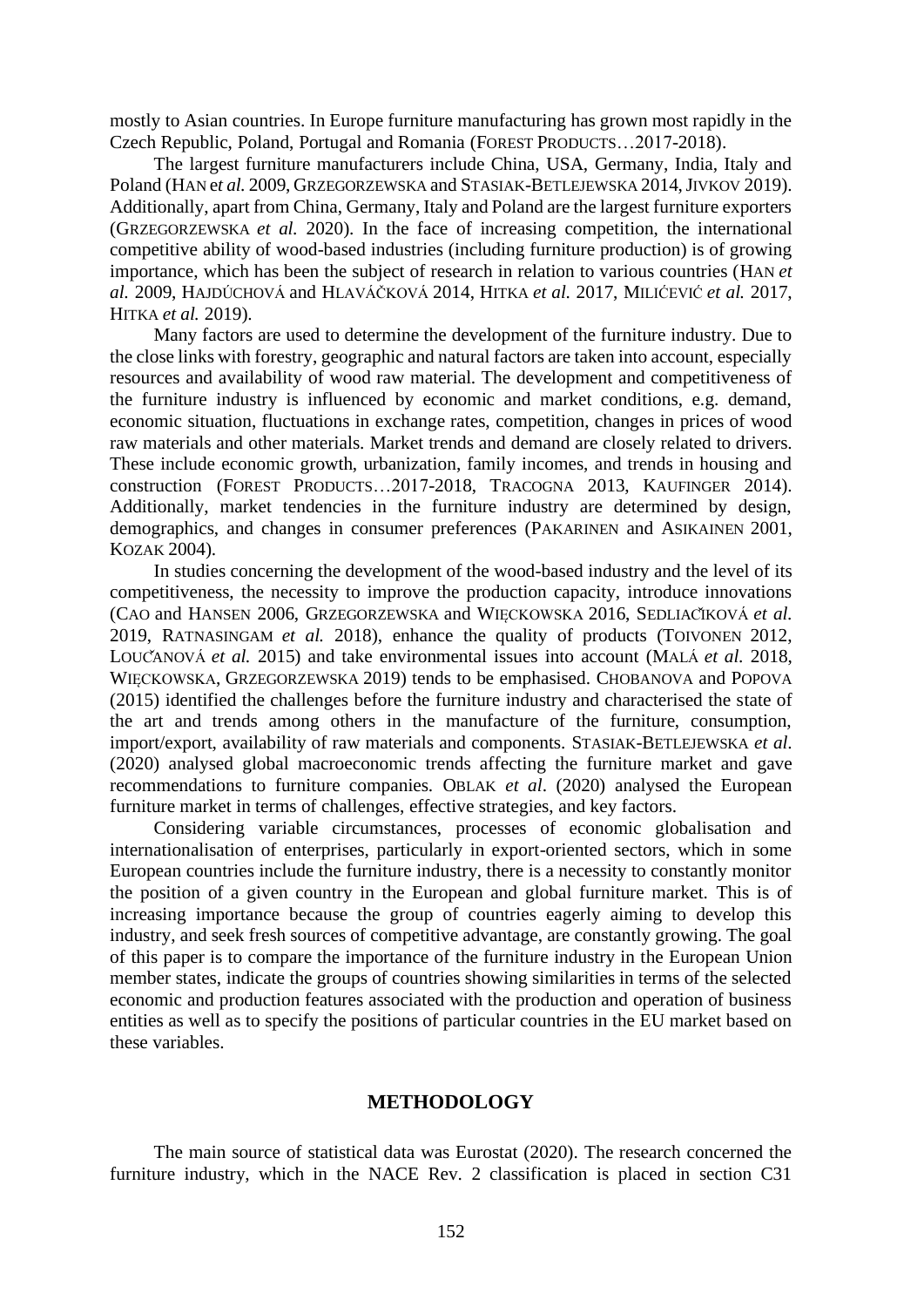Production of furniture. The analysis covers years 2010–2016, because complete and reliable statistical data were obtained during this period. However, Ireland was excluded from the analysis due to the significant volume of missing data. During the first stage of the study, kmeans clustering was conducted to identify which of the analysed objects (EU member states) were the most related to each other in terms of the highlighted criteria. Indicators concerning the furniture production and economic entities functioning in the European furniture market were specified. These included furniture production value [million euro], number of enterprises [pcs.], furniture production value per 1 enterprise [thousand euro] which is the ratio of the furniture production value to the number of enterprises and the share of the production value of the furniture manufacturing in the GDP [%]. Similar economic and production indicators were also included in previous analyzes regarding the importance and position of the furniture industry (e.g. SMARDZEWSKI 2009, RATAJCZAK 2014, CHOBANOVA and POPOVA 2015, STASIAK-BETLEJEWSKA *et al.* 2020).

Cluster analysis is an approach used for studying similarities of observations with respect to the analysed phenomenon (FRĄTCZAK *et al.* 2009). It consists of finding homogeneous subsets in a heterogeneous set of objects, i.e. determining objects, which are more similar to objects forming a particular group (cluster) than to objects from outside of this group (BALICKI 2009, KISIELIŃSKA 2009). Hence, the aim of the cluster analysis was to identify the groups of EU member states, which were similar to each other in terms of particular aspects of activity in the furniture industry. Due to the diversified measuring scales of the variables, the procedure of their standardisation was implemented in order to normalise the measurement units as well as to eliminate the diversification of variables in terms of the location and variability of the studied population (BALICKI 2009). The factorial k-means analysis started with determining the number K of classes (clusters), into which the set of observations should be divided. Subsequently, the average vectors, also known as the centres of gravity, were calculated in each iteration. These were the points determining the value, within which the points included in the cluster were located. The determination of these median values enabled the classification of the objects into clusters. Every object  $O_i$  (i  $= 1, ..., n$ ) was assigned into a group with the closest centre of gravity, i.e.  $O_i \in S_i$  where  $d(O_i, M_i) = d(O_i, M_i)$ , where d refers to the Euclidean distance. A given object (country) was assigned to the cluster whose centre was the closest. In subsequent iterations, attempts were made to enhance the assignment of the objects. This was possible because the hierarchy of clusters was not previously specified, and the objects could move between groups. This means that for  $S_i$  ( $j = 1, ..., k$ ), new gravity centres were calculated as arithmetic averages of all objects belonging in a particular group (FRĄTCZAK *et al.* 2009).

The cluster analysis was complemented by multivariate data analysis utilising linear classification methods. Considering its wide range of applications and universality in studying economic and social phenomena, the Hellwig's method was also introduced in the analysis. Initially, the degree of differentiation of the studied features was specified using the coefficient of variation. Features for which the coefficient of variation exceeded the value of 0.1 were adopted for subsequent analyses. All analysed variables met the variability criterion. Additionally, uncorrelated features were taken into account, i.e. those below the value of 0.7 (KISIELIŃSKA 2012). In the conducted analyses, the calculated coefficient of variation confirmed the required level of differentiation in the case of all features constituting the base for the synthetic measure.

Hellwig's method requires finding a potential influence of variables on the examined phenomenon.

The calculation scheme of Hellwig's method is as follows:

- 1. Determining the stimulant and destimulant among the studied variables.
- 2. Performing zero unitarisation for stimulants and destimulants (eq. 1 and 2).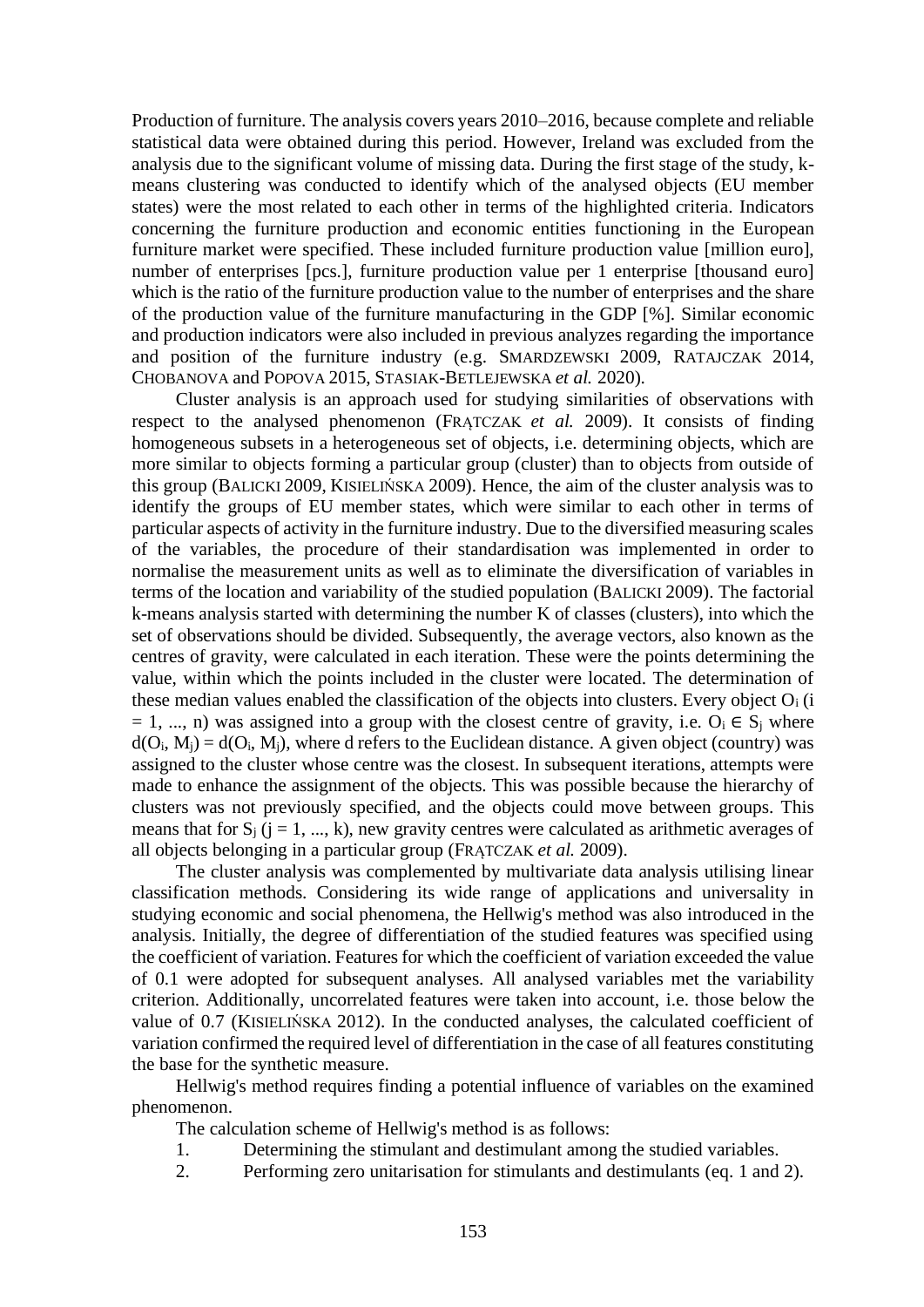- 3. Finding an abstract development pattern for stimulants, the pattern is the maximum value of a feature from a given set of objects/countries (eq. 3), and for destimulants, the pattern of development is the minimum value of a feature from a given set of objects/countries (eq. 4).
- 4. Calculating the Euclidean distance of the feature value of each object/country from the adopted development pattern (eq. 5).
- 5. Determining a development measure that takes into account all the examined features (eq. 6 and 7).
- 6. Assigning individual objects/countries an appropriate natural number, following the criterion of the decreasing value of the development measure each year.
- 7. Calculating of the arithmetic mean of Hellwig's development measure in the whole analysed period.
- 8. Calculating of the final position of objects/countries in the analysed period on the basis of the calculated arithmetic mean.

Stimulants are specific features, the high values of which are desired from the viewpoint of this phenomenon, whereas low values are considered undesirable. In the case of destimulants, the opposite is true. In the conducted research, all features were stimulants. Subsequently, the specified features were normalised, which involved assigning appropriately processed (transformed) variables to the original variables. To this end, reset unitisation was used, as it fulfils all the requirements for data normalisation. The transformations of the variables were performed according to the following formulas (KUKUŁA 2014):

− for stimulants:

$$
z_{ij} = \frac{x_{ij} - \min_{i} x_{ij}}{\max_{i} x_{ij} - \min_{i} x_{ij}}
$$
(1)

− for destimulants:

$$
z_{ij} = \frac{\max\limits_{i} x_{ij} - x_{ij}}{\max\limits_{i} x_{ij} - \min\limits_{i} x_{ij}}\tag{2}
$$

Subsequently, an abstract object, i.e. a so-called development model  $z_{0i}$  with the most optimal values for each variable as well as an anti-model  $z_{0i}$  with the worst values for each variable were specified. These were determined according to the following relationships (STEC 2011):

$$
\begin{cases}\nz_{0j} = \max z_{ij}, & \text{when } x_j \text{ is a stimulant} \\
lub & j = 1,2, L, m\n\end{cases}
$$
\n
$$
z_{0j} = \min z_{ij}, \text{when } x_j \text{ is a destimulant}
$$
\n
$$
\begin{cases}\nz_{0j} = \min z_{ij}, & \text{when } x_j \text{ is a stimulant}\n\end{cases}
$$
\n(3)

$$
\begin{cases}\n z_{0j} = \min z_{ij}, & \text{when } x_j \text{ is a stimulation} \\
 lab & j = 1, 2, L, m \\
 z_{0j} = \max z_{ij}, \text{when } x_j \text{ is a destination}\n\end{cases}
$$
\n(4)

In the subsequent step, the similarities of the objects with respect to the best abstract object were analysed by calculating the Euclidean distance of each object from the development model (BALICKI 2009):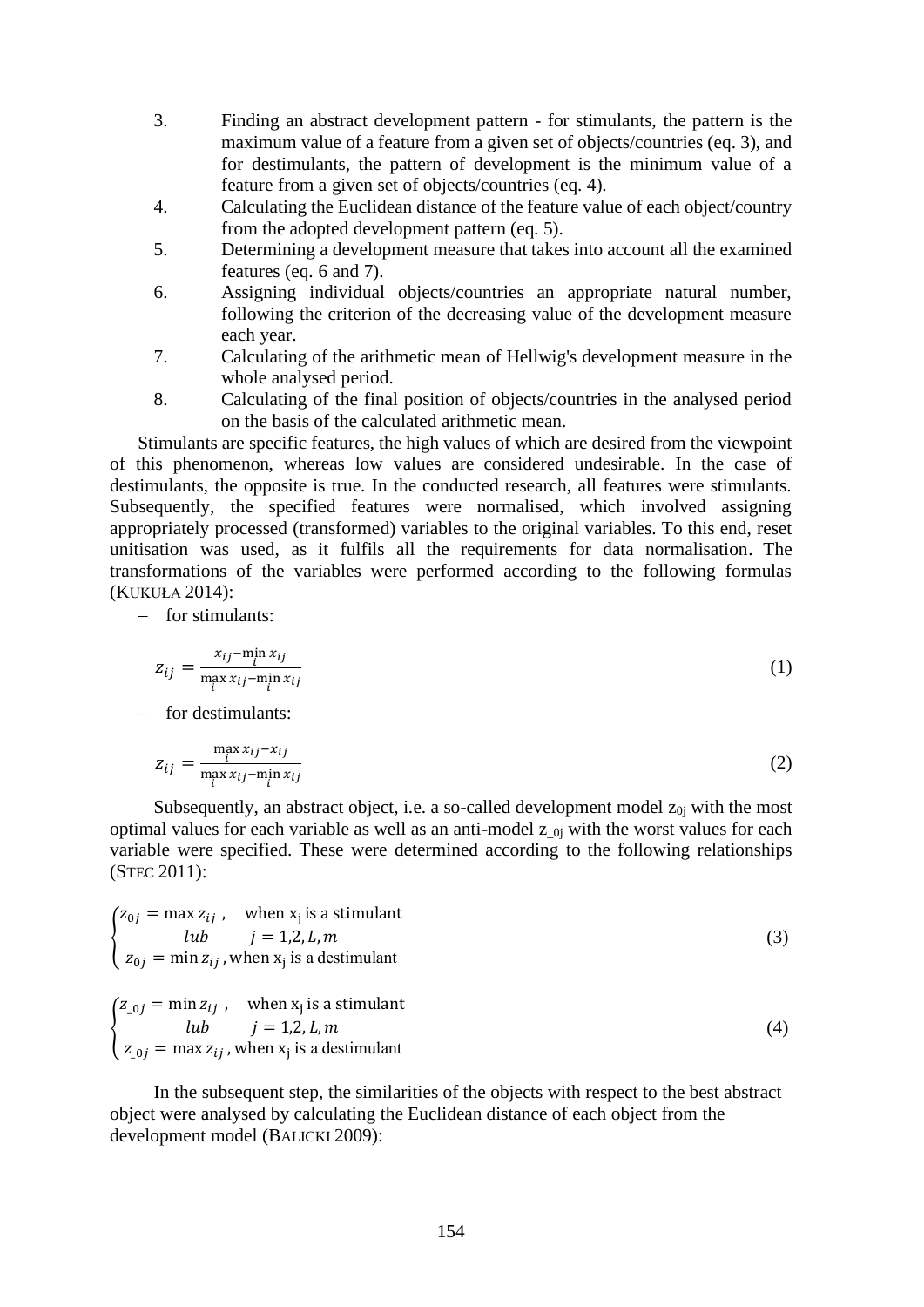$$
d_{i0} = \sqrt{\sum_{j=1}^{p} (z_{ij} - z_{oj})^2}
$$
 (5)

In the next step, the so-called measures of development were determined for each object (country) according to the following formula:

$$
m_i = 1 - \frac{d_{io}}{d_0} \tag{6}
$$

where:

$$
d_0 = \sqrt{\sum_{j=1}^p (z_{0j} - z_{0j})^2}
$$
 (7)

 $m_i$ – development measure for the ith object,

 $d_0$ – distance between the model of development and the anti-model.

The values of the Hellwig's development measure were in the range from 0 to 1, whereby the measure of development calculated for the model was equal to one, and for the anti-model – zero. A higher value of the development measure indicated a higher level of the studied complex phenomenon. Based on the obtained values of the development measure, rankings were built separately for each year (2010–2016). Then, using the arithmetic mean, the average value of Hellwig's development measure over the entire period was calculated. All analyses were performed using the MS Excel Office 2016 and SPSS Statistics 24.0 package. In the case of studying the significance of the diagnostic variables in the cluster analysis, the inference was made at the significance level of  $\alpha = 0.05$ .

## **RESULTS AND DISCUSSION**

The preliminary k-means clustering conducted for the EU countries showed that with three cluster centres, the convergence in the cluster centres was achieved after three iterations. The addition of one more cluster centre allowed for the convergence to be achieved after two iterations. Finally, the data were analysed and grouped into four cluster centres. There was one country in the first centre (i.e. Lithuania), 19 countries in the second centre (Austria, Belgium, Finland, France, Greece, Spain, Netherlands, Luxembourg, Portugal, Sweden, United Kingdom, Bulgaria, Croatia, Cyprus, Czech Republic, Malta, Slovakia, Slovenia, Hungary), 2 countries (Denmark, Germany) in the third and 5 countries (Italy, Estonia, Latvia, Poland, Romania) in the fourth. The summary of the affiliation of particular countries to the centres is presented in Table 1.

**Country Cluster Distance Country Cluster Distance Country Cluster Distance** Lithuania 1 0.000 Portugal 2 0.604 Slovenia 2 0.804 Austria 2 0.767 Sweden 2 0.812 Hungary 2 0.701 Belgium 2 0.792 United Kingdom 2 1.133 Denmark 3 1.368 Finland | 2 | 0.725 | Bulgaria | 2 | 0.822 | Germany | 3 | 1.368 France | 2 | 0.694 | Croatia | 2 | 0.910 | Italy | 4 | 1.220 Greece | 2 | 0.745 | Cyprus | 2 | 0.862 | Estonia | 4 | 1.590 Spain 2 0.476 Czech Republic 2 0.661 Latvia 4 1.108 Netherlands 2 0.302 Malta 2 0.718 Poland 4 0.745 Luxembourg 2 1.345 Slovakia 2 0.698 Romania 4 0.710

**Tab. 1 Affiliation of EU countries to various cluster centres due to the importance of the furniture industry**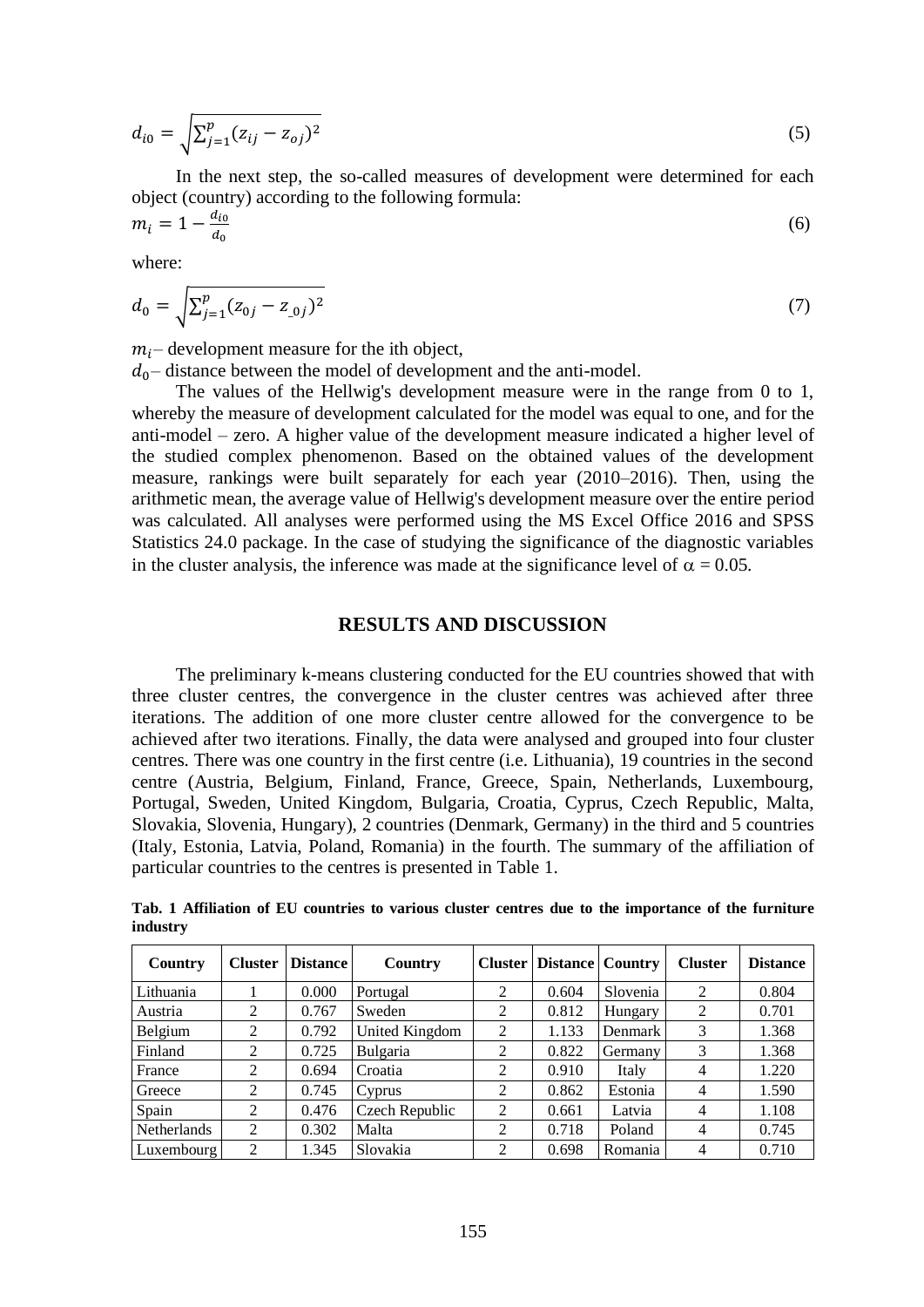Due to the diversified measuring scales of the variables, the procedure of their standardisation was implemented in order to normalise the measurement units as well as to eliminate the diversification of variables in terms of the location and variability of the studied population. The conducted analysis of variance revealed that the strongest diagnostic variable was the share of the furniture production value in the GDP [%]. The second strongest variable was the furniture production value per 1 enterprise [thousand euro] and the third variable was the furniture production value production [million euro]. The number of enterprises [pcs] was determined as an unsuitable diagnostic variable differentiating particular clusters. The summary of the analysis of variance is presented in Table 2.

|                                                                      | <b>Cluster</b> |    | <b>Error</b>   |    | F      |                     |  |
|----------------------------------------------------------------------|----------------|----|----------------|----|--------|---------------------|--|
| <b>Itemisation</b>                                                   | Mean<br>square | df | Mean<br>square | df | test   | <b>Significance</b> |  |
| <b>Furniture production value [million</b> ]<br>euro]                | 0.140          | 3  | 0.056          | 23 | 3.501  | 0.009               |  |
| Number of furniture enterprises [pcs.]                               | 0.034          | 3  | 0.037          | 23 | 0.909  | 0.452               |  |
| <b>Furniture production value per</b><br>enterprises [thousand euro] | 6.819          | 3  | 0.361          | 23 | 18.894 | 0.000               |  |
| Share of the furniture production<br>value in GPD [%]                | 7.228          | 3  | 0.282          | 23 | 25.597 | 0.000               |  |

**Tab. 2 The analysis of variance of diagnostic variables related to the furniture industry.**

Table 3 shows the intra-class mean values (average values per country) of selected diagnostic variables indicating the importance of the furniture industry in those countries. The first cluster included only Lithuania. This cluster was characterised by the lowest number of enterprises and a relatively low total production value. However, attention should be paid to the value of this production per enterprise, which was on average twice as high as the average in the EU13 countries. Moreover, Lithuania stood out as the country with the highest importance of the furniture industry for the national economy, which was confirmed by the large share of the furniture production in the GDP value. It is a relatively small country, which in terms of the production value was in the 15th place at the end of the studied period. However, the country showed the highest dynamics of the production growth in terms of value.

**Tab. 3 Intra-class means of selected variables characterising the furniture industry in the EU countries**

| <b>Itemisation</b>                                                   | <b>Cluster</b> |        |         |        |  |  |  |  |
|----------------------------------------------------------------------|----------------|--------|---------|--------|--|--|--|--|
|                                                                      |                |        |         |        |  |  |  |  |
| <b>Furniture production value [million</b> ]                         | 1065.3         | 2013.4 | 10651.1 | 5974.7 |  |  |  |  |
| euro]                                                                |                |        |         |        |  |  |  |  |
| Number of furniture enterprises [pcs.]                               | 1468.0         | 4000.1 | 4825.5  | 9057.2 |  |  |  |  |
| <b>Furniture production value per</b><br>enterprises [thousand euro] | 725.4          | 538.2  | 3103.1  | 585.5  |  |  |  |  |
| Share of the furniture production value                              |                |        |         |        |  |  |  |  |
| in GPD $[%]$                                                         | 3.21           | 0.51   | 0.72    | 1.50   |  |  |  |  |

The second cluster comprised as many as 19 EU countries, including those classified as new and old member states. These countries showed on average the lowest share of the furniture industry in creating GDP – lower than the EU average in the studied period. Furthermore, the cluster was characterised by a relatively low production value per enterprise. It should be noted that this cluster included countries with a low as well as a relatively high level of economic development.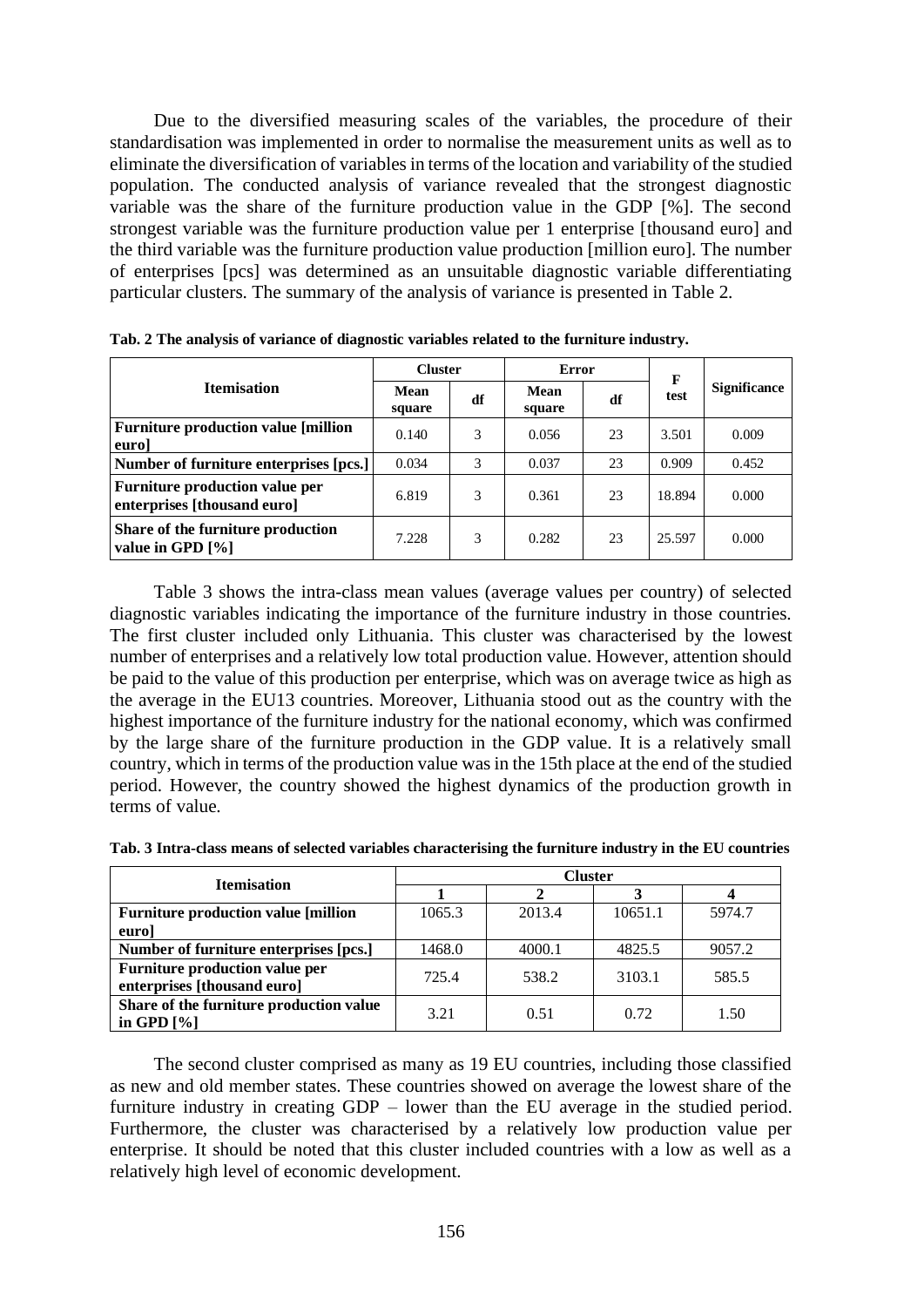The third cluster included two countries – Denmark and Germany, which demonstrated the highest total value of the furniture industry production as well as per enterprise. In addition, these countries are characterised by high labour productivity. In contrast, the furniture industry was less important for the national economies of these countries than in the case of Lithuania and the countries belonging to the last cluster. Moreover, Germany is one of the world's largest producers of furniture and wood-based panels.

Five countries were included in the fourth cluster, which was characterised by a relatively high share of the value of the furniture production in generating GDP. This indicated that the furniture industry in these countries was very important to their national economies. This cluster was also distinguished by the significant furniture production value. However, due to the large number of economic entities operating in the industry, the furniture production value per enterprise placed the countries below the EU average.

Thanks to the cluster analysis, countries were identified that are similar to each other in terms of selected economic and production factors. This means that it is possible to identify countries that may be the biggest competitors in the European furniture market. Countries with similar production capacities and a similar number of enterprises should first look for sources of advantage within their own strategic group. Small countries, where the furniture industry is not strongly developed, have limited opportunities to compete with the largest furniture manufacturers.

Cluster analysis showed which countries are in clusters and therefore are similar to each other. However, this method did not provide information on the position of individual countries. Hence, it was important to develop a ranking of countries taking into account the importance of their furniture sector on the EU market.

Tables 4 and 5 show that Italy is the leader in the ranking of the EU member states, which was developed using the Hellwig's method based on the indicators concerning the production activity of enterprises. The position of this country did not change in the analysed period. However, the measure of Hellwig's development pattern slightly decreased from 0.519 to 0.459. The Italian economy recorded the highest values of the furniture production and the largest number of economic entities. Considering the level of production per enterprise, Italy was also at the top of the list, and the importance of this industry for the national economy was twice as high as the EU average.

In the list of key production indicators, Poland ranked a high, second place. The measure of Hellwig's development pattern was at a similar level in years 2010-2016 (coefficient of variation  $V = 4.23\%$ ) and at the end of the analysed period, it was equal to 0.426. Poland moved up from the 6th to the 4th place in terms of the furniture production value. At the same time, similarly to the case of Italy, a relatively large number of economic entities actively operating in the market caused a decrease in production per enterprise. In turn, the importance of the furniture production for the national economy was confirmed by the relatively large share of the value of this production in generating the GDP. This indicator was three times higher than the average in the EU countries.

Somewhat different trends were noted in the case of Germany in 2016, where a slight increase in the value of the Hellwig's index was observed (i.e. to a level of 0.387). Furthermore, a relatively high value of the furniture industry production and the value of that production per enterprise were observed. In addition, the importance of the furniture industry for the national economy was not as evident as in the case of the previous countries, which was confirmed by the share of furniture production in the aggregate value of goods and services, which was at the level of approx. 0.7%.

In 2010–2016, Italy, Poland and Germany were at the top of the ranking, and the positions of these countries remained unchanged. The distinctive role of these countries in the furniture market was emphasised, among others, by HAN *et al.* (2009), ZHELEV (2013),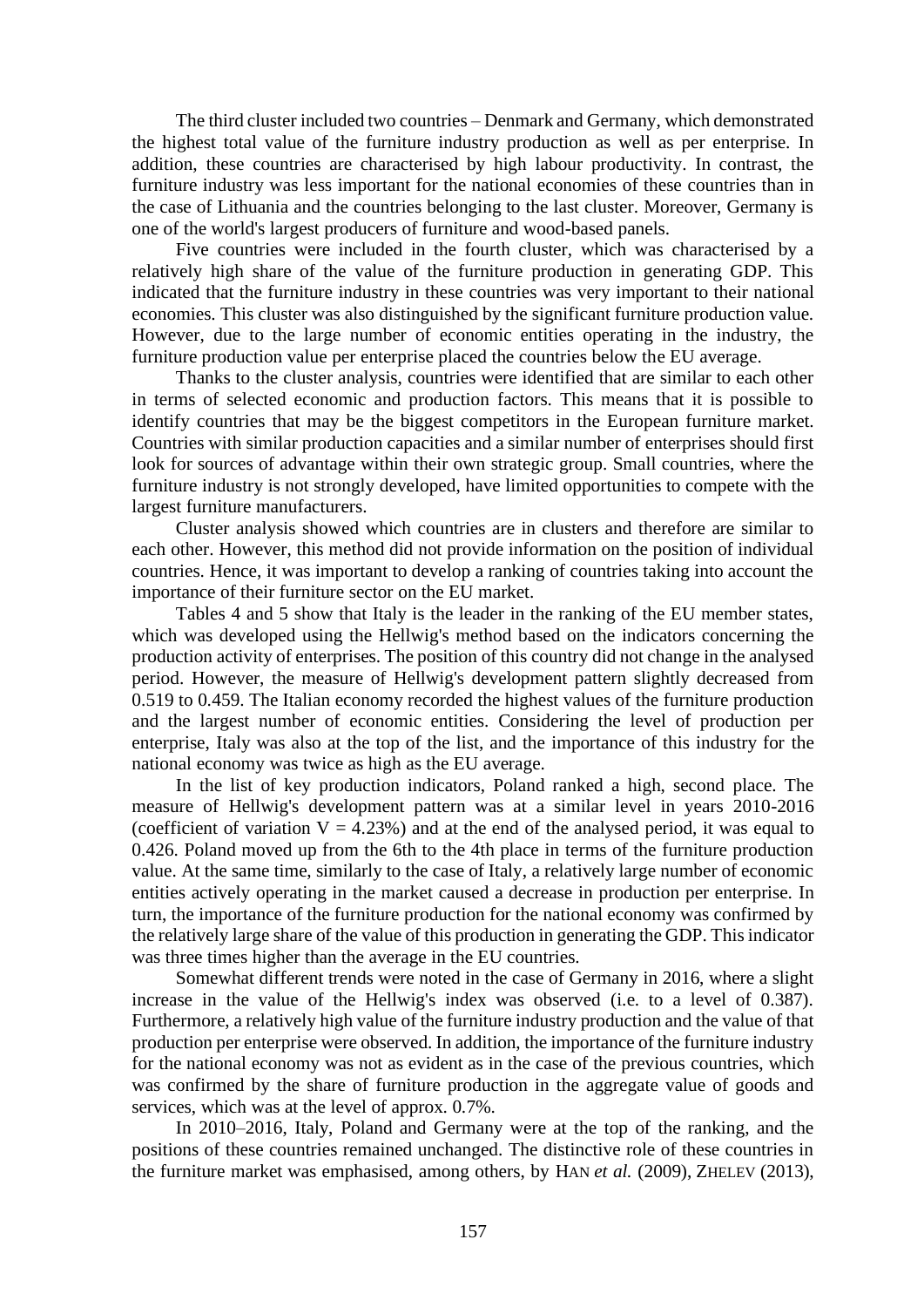GRZEGORZEWSKA and STASIAK-BETLEJEWSKA (2014), VU *et al.* (2019) and STASIAK-BETLEJEWSKA *et al.* (2020). These countries show the highest production value among the EU states, and for years have been in the group of the largest furniture exporters, behind the leader, China. However, it should be pointed out that Poland and Italy are relevant net exporters of the wood-based industry, while in the case of Germany, for years there has been a surplus in the value of furniture imports over exports (DIETER and ENGLERT 2007, VU *et al.* 2019). Additionally, the Polish furniture manufacturers and exporters exhibited a relatively large international competitiveness in the foreign trade in relation to Italy and Germany (GRZEGORZEWSKA *et al.* 2020). This is also due to the fact that in Poland furniture is wood products of special importance because of its high value added and huge share within foreign trade. The Polish furniture industry generated the highest value added amongst the wood industries (RATAJCZAK 2014). The most important challenges for the Polish furniture industry include maintaining the current level and dynamics of furniture sales to Western European countries and the development of the potential of Eastern markets, as well as the sale of furniture under own brands. According to STASIAK-BETLEJEWSKA *et al.* 2020, this requires greater control in the distribution of products to the end customer and much greater involvement in marketing activities on foreign markets.

| <b>Country</b>        | 2010  | 2011  | 2012  | 2013  | 2014  | 2015  | 2016  | <b>Mean</b> | $SD*$ | $V^{**}$ |
|-----------------------|-------|-------|-------|-------|-------|-------|-------|-------------|-------|----------|
| <b>Italy</b>          | 0.519 | 0.517 | 0.497 | 0.465 | 0.472 | 0.460 | 0.459 | 0.484       | 0.026 | 5.46     |
| Poland                | 0.434 | 0.409 | 0.432 | 0.382 | 0.414 | 0.416 | 0.426 | 0.416       | 0.018 | 4.23     |
| Germany               | 0.386 | 0.404 | 0.405 | 0.403 | 0.392 | 0.385 | 0.387 | 0.394       | 0.009 | 2.28     |
| Lithuania             | 0.273 | 0.285 | 0.299 | 0.307 | 0.306 | 0.315 | 0.313 | 0.300       | 0.016 | 5.18     |
| <b>United Kingdom</b> | 0.249 | 0.270 | 0.249 | 0.250 | 0.256 | 0.276 | 0.295 | 0.263       | 0.017 | 6.62     |
| <b>Estonia</b>        | 0.247 | 0.259 | 0.258 | 0.244 | 0.245 | 0.226 | 0.238 | 0.245       | 0.012 | 4.70     |
| <b>Spain</b>          | 0.298 | 0.294 | 0.268 | 0.235 | 0.218 | 0.211 | 0.208 | 0.248       | 0.039 | 15.63    |
| <b>Denmark</b>        | 0.285 | 0.262 | 0.254 | 0.235 | 0.232 | 0.214 | 0.216 | 0.243       | 0.026 | 10.54    |
| <b>France</b>         | 0.232 | 0.240 | 0.243 | 0.229 | 0.234 | 0.228 | 0.221 | 0.232       | 0.008 | 3.23     |
| Austria               | 0.228 | 0.224 | 0.225 | 0.207 | 0.206 | 0.193 | 0.187 | 0.210       | 0.016 | 7.73     |
| Romania               | 0.227 | 0.224 | 0.214 | 0.203 | 0.209 | 0.203 | 0.203 | 0.212       | 0.010 | 4.79     |
| <b>Sweden</b>         | 0.197 | 0.195 | 0.207 | 0.193 | 0.190 | 0.170 | 0.167 | 0.186       | 0.014 | 7.59     |
| <b>Netherlands</b>    | 0.179 | 0.186 | 0.180 | 0.172 | 0.174 | 0.167 | 0.173 | 0.176       | 0.006 | 3.60     |
| Portugal              | 0.192 | 0.193 | 0.178 | 0.157 | 0.161 | 0.157 | 0.163 | 0.172       | 0.016 | 9.37     |
| <b>Czech Republic</b> | 0.181 | 0.167 | 0.171 | 0.159 | 0.152 | 0.143 | 0.140 | 0.157       | 0.012 | 7.56     |
| <b>Belgium</b>        | 0.156 | 0.161 | 0.160 | 0.143 | 0.150 | 0.140 | 0.148 | 0.151       | 0.008 | 5.48     |
| Latvia                | 0.158 | 0.148 | 0.140 | 0.136 | 0.145 | 0.142 | 0.140 | 0.144       | 0.007 | 5.02     |
| Slovakia              | 0.164 | 0.145 | 0.139 | 0.124 | 0.126 | 0.136 | 0.137 | 0.143       | 0.025 | 17.24    |
| Croatia               | 0.156 | 0.150 | 0.148 | 0.139 | 0.133 | 0.117 | 0.124 | 0.138       | 0.014 | 10.32    |
| Slovenia              | 0.182 | 0.171 | 0.150 | 0.124 | 0.113 | 0.111 | 0.105 | 0.136       | 0.031 | 22.76    |
| <b>Bulgaria</b>       | 0.152 | 0.144 | 0.140 | 0.134 | 0.132 | 0.126 | 0.124 | 0.136       | 0.010 | 7.37     |
| <b>Finland</b>        | 0.125 | 0.129 | 0.135 | 0.127 | 0.124 | 0.117 | 0.114 | 0.124       | 0.007 | 5.61     |
| Greece                | 0.161 | 0.154 | 0.138 | 0.093 | 0.067 | 0.066 | 0.074 | 0.108       | 0.042 | 39.20    |
| <b>Hungary</b>        | 0.099 | 0.093 | 0.093 | 0.085 | 0.084 | 0.081 | 0.084 | 0.089       | 0.007 | 7.67     |
| <b>Malta</b>          | 0.140 | 0.104 | 0.087 | 0.068 | 0.078 | 0.073 | 0.073 | 0.089       | 0.026 | 28.98    |
| <b>Cyprus</b>         | 0.107 | 0.106 | 0.087 | 0.072 | 0.067 | 0.055 | 0.049 | 0.078       | 0.023 | 29.70    |
| Luxembourg            | 0.015 | 0.018 | 0.021 | 0.023 | 0.025 | 0.028 | 0.027 | 0.023       | 0.005 | 21.21    |

**Tab. 4 Measure of the Hellwig's development pattern for EU countries according to selected criteria in 2010–2016**

\*SD- standard deviation

\*\*V- coefficient of variation

In the analysed period, Lithuania was also ranked high in the ranking of the Hellwig's development pattern. The measure of the development pattern in the considered period increased from 0.273 to 0.313. It should be emphasised that Lithuania advanced by two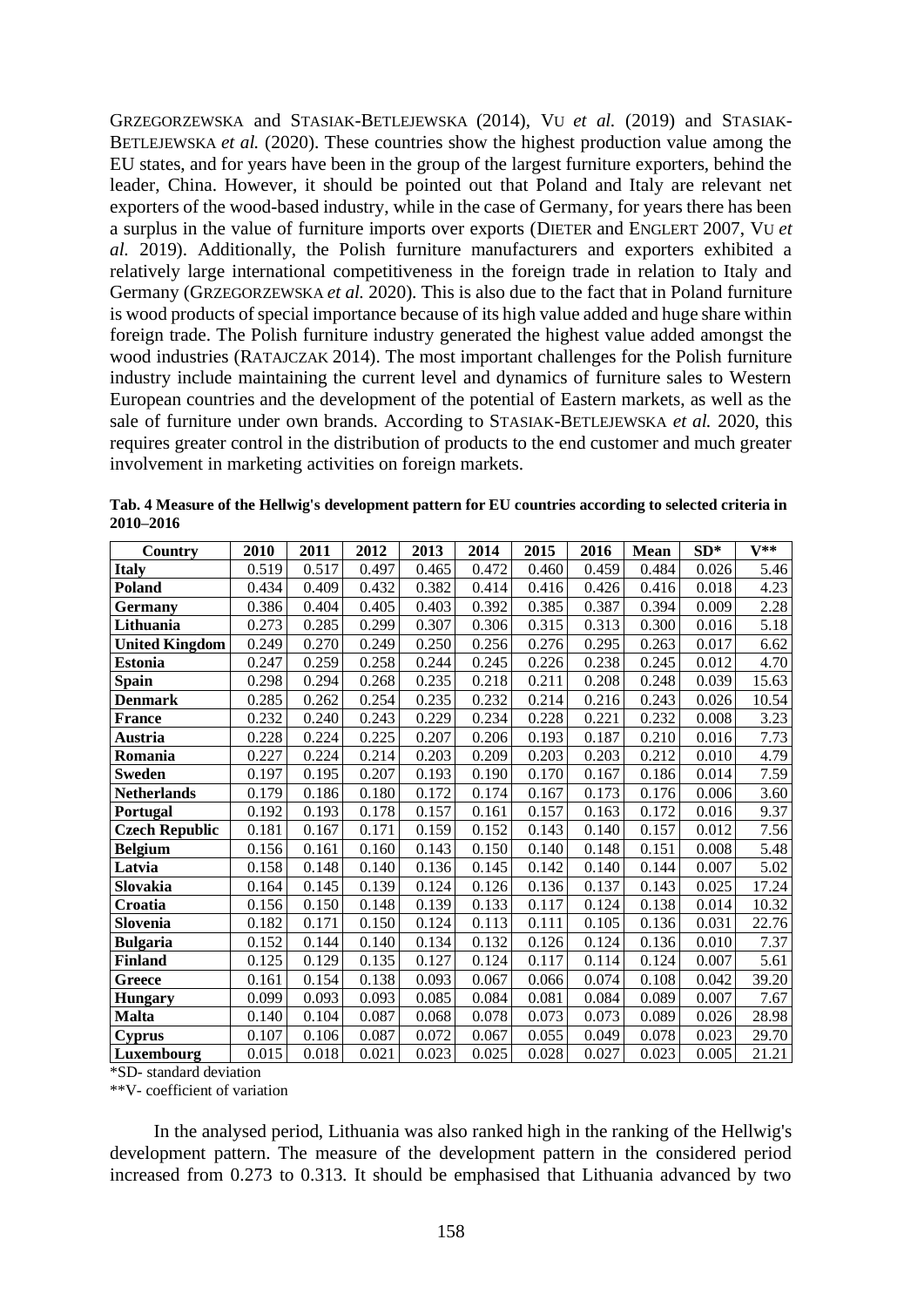places compared to 2010. It is the only country among the EU member states that was alone in a cluster. Although Lithuania was characterised by a relatively low furniture production value, the level of this production per enterprise placed the country high in the ranking. In addition, it should be emphasised that the Lithuanian furniture industry is of great importance for the domestic economy. During the studied period, this indicator increased from 2.4% to 3.8%. Moreover, the share of the furniture industry in the total industrial production value increased from 5.8% to 7.9%. These were the highest values among the group of EU member states. As mentioned by KALĖDIENĖ *et al*. (2010), in Lithuania, the wood manufacturing and furniture industry are very old and traditional industries. This is because the processing of wood in Lithuania has favourable conditions, nearly a third of Lithuania's territory is covered with forests. Quite cheap labour force and high qualifications are big competitive advantages for Lithuania in foreign markets.

| <b>Country</b>        | 2010                     | 2011           | 2012           | 2013           | 2014           | 2015           | 2016           | <b>Mean</b>    | <b>Change</b>  |
|-----------------------|--------------------------|----------------|----------------|----------------|----------------|----------------|----------------|----------------|----------------|
| <b>Italy</b>          | 1                        | 1              | 1              | 1              | 1              | 1              | 1              | 1              | $\theta$       |
| Poland                | 2                        | $\overline{2}$ | $\overline{2}$ | 3              | $\overline{c}$ | $\overline{2}$ | $\overline{2}$ | $\overline{2}$ | $\Omega$       |
| <b>Germany</b>        | 3                        | 3              | 3              | $\overline{2}$ | $\overline{3}$ | 3              | 3              | 3              | $\overline{0}$ |
| Lithuania             | 6                        | 5              | $\overline{4}$ | $\overline{4}$ | $\overline{4}$ | $\overline{4}$ | $\overline{4}$ | $\overline{4}$ | $\overline{2}$ |
| <b>United Kingdom</b> | $\overline{7}$           | 6              | 8              | $\overline{5}$ | 5              | $\overline{5}$ | $\overline{5}$ | $\overline{5}$ | $\overline{2}$ |
| <b>Estonia</b>        | 8                        | $\overline{8}$ | 6              | 6              | 6              | $\overline{7}$ | 6              | 6              | $\overline{2}$ |
| <b>Spain</b>          | $\overline{\mathcal{L}}$ | $\overline{4}$ | 5              | $\overline{7}$ | 9              | 9              | 9              | 7              | $-5$           |
| <b>Denmark</b>        | 5                        | $\overline{7}$ | $\overline{7}$ | 8              | $\,8\,$        | 8              | 8              | 8              | $-3$           |
| <b>France</b>         | 9                        | 9              | 9              | 9              | $\overline{7}$ | 6              | 7              | 9              | $\overline{2}$ |
| Austria               | 10                       | 10             | 10             | 10             | 11             | 11             | 11             | 10             | $-1$           |
| Romania               | 11                       | 11             | 11             | 11             | 10             | 10             | 10             | 11             | $\mathbf{1}$   |
| <b>Sweden</b>         | 12                       | 12             | 12             | 12             | 12             | 12             | 13             | 12             | $\mathbf{0}$   |
| <b>Netherlands</b>    | 16                       | 14             | 13             | 13             | 13             | 13             | 12             | 13             | $\overline{4}$ |
| Portugal              | 13                       | 13             | 14             | 15             | 14             | 14             | 14             | 14             | $-1$           |
| <b>Czech Republic</b> | 15                       | 16             | 15             | 14             | 15             | 15             | 16             | 15             | $\mathbf{0}$   |
| <b>Belgium</b>        | 20                       | 17             | 16             | 16             | 16             | 17             | 15             | 16             | $\overline{5}$ |
| Latvia                | 19                       | 20             | 20             | 18             | 17             | 16             | 17             | 17             | $\overline{2}$ |
| <b>Slovakia</b>       | 17                       | 21             | 21             | 21             | 20             | 18             | 18             | 18             | $-1$           |
| Croatia               | 21                       | 19             | 18             | 17             | 18             | 20             | 19             | 19             | $\overline{2}$ |
| Slovenia              | 14                       | 15             | 17             | 22             | 22             | 22             | 22             | 20             | $-8$           |
| <b>Bulgaria</b>       | 22                       | 22             | 19             | 19             | 19             | 19             | 20             | 21             | $\overline{2}$ |
| <b>Finland</b>        | 24                       | 23             | 23             | 20             | 21             | 21             | 21             | 22             | $\overline{3}$ |
| Greece                | 18                       | 18             | 22             | 23             | 26             | 25             | 24             | 23             | $-6$           |
| <b>Hungary</b>        | 26                       | 26             | 24             | 24             | 23             | 23             | 23             | 24             | $\overline{3}$ |
| <b>Malta</b>          | 23                       | 25             | 26             | 26             | 24             | 24             | 25             | 25             | $-2$           |
| Cyprus                | 25                       | 24             | 25             | 25             | 25             | 26             | 26             | 26             | $-1$           |
| Luxembourg            | 27                       | 27             | 27             | 27             | 27             | 27             | 27             | 27             | $\overline{0}$ |

**Tab. 5 Positions of EU countries in the Hellwig's ranking in 2010–2016.**

The top ten countries in the ranking included both old and new member states, i.e. United Kingdom, Estonia, Spain, Denmark, France, Austria and Romania. In this group, it is possible to identify countries belonging to EU-15 (United Kingdom and France), which are characterised by a significant production of furniture and a relatively high number of enterprises; however, their furniture industries are two times less important for the national economies than the EU average. Nevertheless, the top ten also included smaller EU-13 countries, such as Estonia or Romania, where the share of the furniture industry in generating GDP was twice as high as the EU average. In recent years, the furniture production and export in Romania have increased significantly, primarily due to industry restructuring and large investments in new technologies (BURJA and MĂRGINEAN 2013). The furniture industry also plays a relevant role in the Romanian economy, due to its great impact on the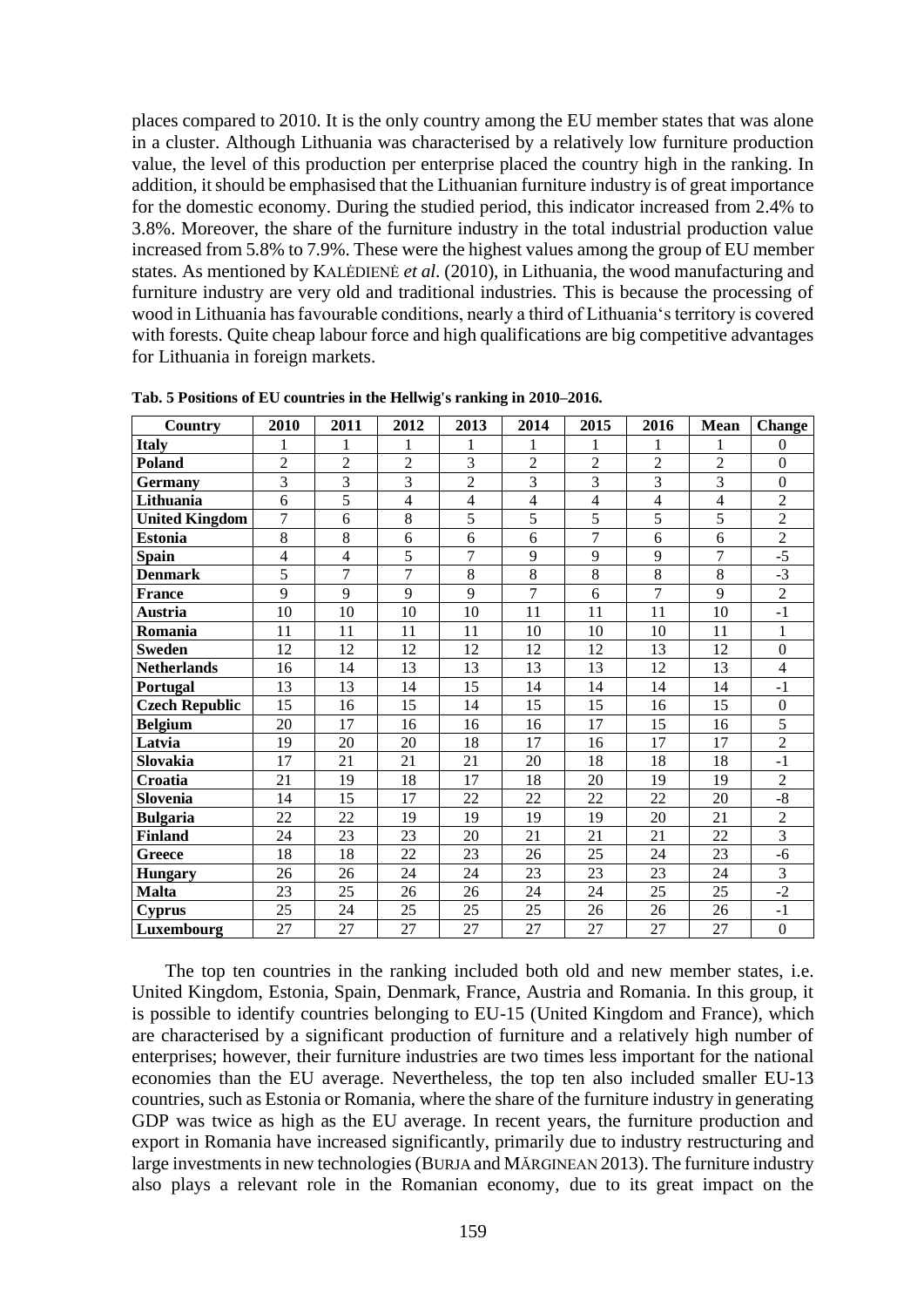commercial balance through the generated financial flows. However, producers from Romania have to still invest to become more competitive, so that they can increase their profits and raise the exports (PUIU *et al.* 2012). Research, innovation, and development are neglected in a Romanian furniture sector that is activity-dependent on creation, development, and innovation, as these elements may improve performance (MARINESCU 2008).

During the considered period, as many as 12 countries improved their position in the ranking, which was prepared based on the Hellwig's method. The largest improvements were observed in the case of Belgium (5 places higher) and the Netherlands (4 places higher); however, these countries were still placed in the middle of the ranking, taking the 13th and 16th place, respectively. On the other hand, a decrease in the importance of selected features concerning the production activity of furniture enterprises was recorded for Slovenia (by 8 places) and Greece (by 6 places). The last places in the ranking were occupied by small countries (i.e. Luxembourg, Cyprus, Malta), which showed a low level in the case of all examined diagnostic variables. These are the countries characterised by a low level of production in the furniture industry, which is accompanied by a relatively small number of enterprises. The furniture production does not play a significant role in the economies of these countries, which was confirmed by the low share of the furniture industry in creating the value of industrial production and GDP. This group also showed the highest variability of the Hellwig index in the studied period  $(V>20\%)$ .

The methods used in the research have some limitations. K-means cluster analysis requires the number of groups to be defined, although it is usually not known how many groups there are in the set being processed. Moreover, the starting centroids are chosen at random while their selection has a decisive influence on the quality of the resulting clustering. Despite many disadvantages, it is still one of the most used iterative methods since it is easy to implement. Likewise, among the methods of linear ordering, Hellwig's method is one of the most used. However, this method may turn out to be not very objective due to the relative nature of many variables and the need to select variables for analysis. In futures studies, an attempt can be made to use non-hierarchical iterative methods, as well as the method of standardised sums and sum (or mean) ranks. However, in the latter, the use of continuous variables in the research means that the natural numbers assigned to the objects do not reflect the real differences between the objects.

#### **CONCLUSION**

The furniture industry is an important component of the EU economy, and the EU plays a special role in the global furniture market. The EU largest furniture manufacturers include Germany, Italy and Poland. However, the importance of the furniture industry for the national economies of individual countries as well as their role in the EU and global markets is diversified. Competition in the furniture market also comes from smaller EU 13 countries, where the furniture industry is of great importance to the national economy.

The conducted research allowed to determine the position and economic and production importance of the furniture manufacturing industry in the EU countries, as well as to identify the most relevant competitors within certain strategic groups. This is important information for representatives of the furniture manufacturing industry and government that may influence the national strategy of building a competitive advantage on the international market.

Knowledge of the most important competitors in the EU and global market helps in the search for sources of competitive advantage. One of the major challenges of most EU countries is to increase their role in the global furniture market. It is not only about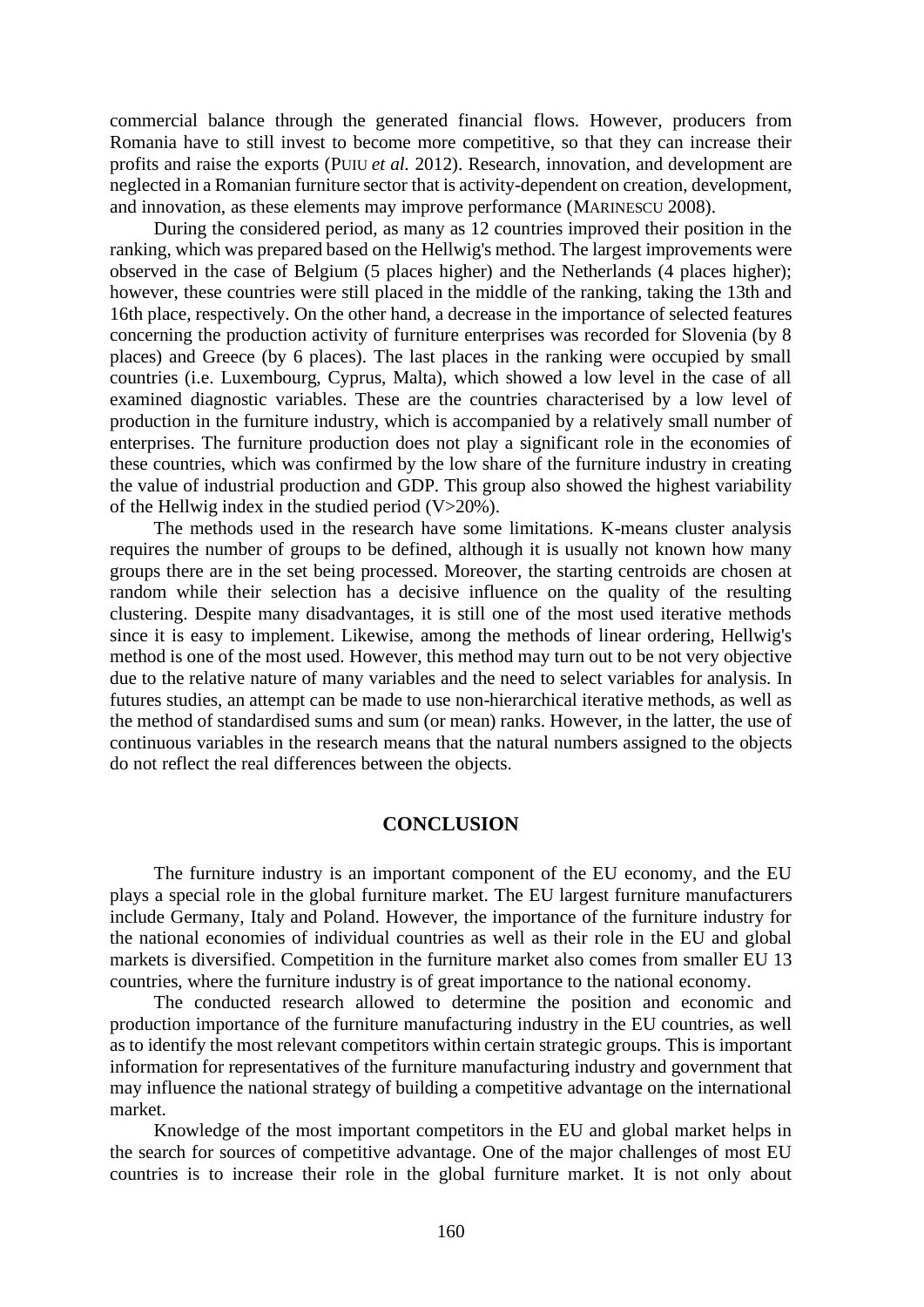maintaining the current level and dynamics of furniture sales. In the case of the EU13 countries, it is also important to develop the sale of furniture under producers of private labels, which requires a greater involvement in marketing activities. It is also important to emphasise strong traditions, use of modern design, and emphasise ecology and sustainable development. In this regard, it is worth following good practices applied, inter alia, by Italian furniture manufacturers. Hence, it is important to build a development path for the furniture industry and prepare a development strategy at the national level.

European countries, especially EU13, should strengthen their business model based on added value for the consumer. It is important to assess the market opportunities of individual countries and anticipate potential threats, and consequently, reduce the risk of wrong decisions in order to cope better in highly competitive markets. However, the effective implementation of the strategy at the national economic level requires a thorough knowledge of internal and external factors that determine the development opportunities of the industry. The conducted research makes it possible to determine the patterns of competition in the sector and to further analyse the environment, including actual competitors.

In subsequent research stages, it is also essential to take into account the labour productivity, labour costs as well as foreign trade as important sources of building a competitive advantage in the global and European furniture manufacturing market.

#### **REFERENCES**

BALICKI, A. 2009. Statistical dimensional analysis and its socio-economic applications (Statystyczna analiza wymiarowa i jej zastosowania społeczno-ekonomiczne), Wydawnictwo Uniwersytetu Gdańskiego, 2009, Gdańsk. ISBN: 978-83-7326-654-4

BARBARITANO, M., BRAVI, L., SAVELLI, E. 2019. Sustainability and quality management in the Italian luxury furniture sector: A circular economy perspective. In Sustainability, 2019, 11(11): 3089. DOI: 10.3390/su11113089

BURJA, V., MĂRGINEAN, R. 2013. The furniture industry in Romania and the European Union - A comparative approach. In Revista Economica, 2013, 65(4): 107−120.

CAO, X., HANSEN, E.N. 2006. Innovation in China's Furniture Industry. In Forest Products Journal, 2006, 46(11/12): 33−42.

CHOBANOVA, R., POPOVA, R. 2015. Furniture manufacturing challenges on the world market: the Bulgaria's case. In 8-th International Scientific Conference Wood Processing and Furniture Manufacturing Challenges on the World Market, WoodEMA International Association for Economics, Management, Marketing, Quality and Human Resources in Forestry and Forest Based Industry: pp.47−56.

DIETER, M., ENGLERT, H. 2007. Competitiveness in the global forest industry sector: An empirical study with special emphasis on Germany. In European Journal of Forest Research, 2007, 126: 401−412. DOI: 10.1007/S10342-006-0159-X.

EUROSTAT 2020. Annual detailed enterprise statistics for industry (NACE Rev. 2) (sbs\_na\_ind\_r2) [online]. [cit. 2020-01-20] Available online: <http://appsso.eurostat.ec.europa.eu/nui/show.do? dataset=sbs\_na\_ind\_r2&lang=en>.

FOREST PRODUCTS ANNUAL MARKET REVIEW 2017−2018, UNECE/FAO, https://unece.org/DAM/timber/publications/FPAMR2018.pdf

FRĄTCZAK. E., GOLATA, E., KLIMANEK, T., PTAK-CHMIELEWSKA, A., PĘCZKOWSKI M. 2009. Multivariate statistical analysis. Theory and examples of applications with the SAS system (Wielowymiarowa analiza statystyczna. Teoria i przykłady zastosowań z systemem SAS). Warszawa: Oficyna Wydawnicza Szkoły Głównej Handlowej w Warszawie, 2009.

GLOBAL MARKET INSIGHT 2020. Industry treds – Furniture market[online]. [cit. 2020-09-29] Available online: <https://www.gminsights.com/industry-analysis/furniture-market>

GRZEGORZEWSKA, E., SEDLIAČIKOVÁ, M., DRÁBEK, J. BEHÚN, M. 2020. Evaluating the international competitiveness of Polish furniture manufacturing industry in comparison to the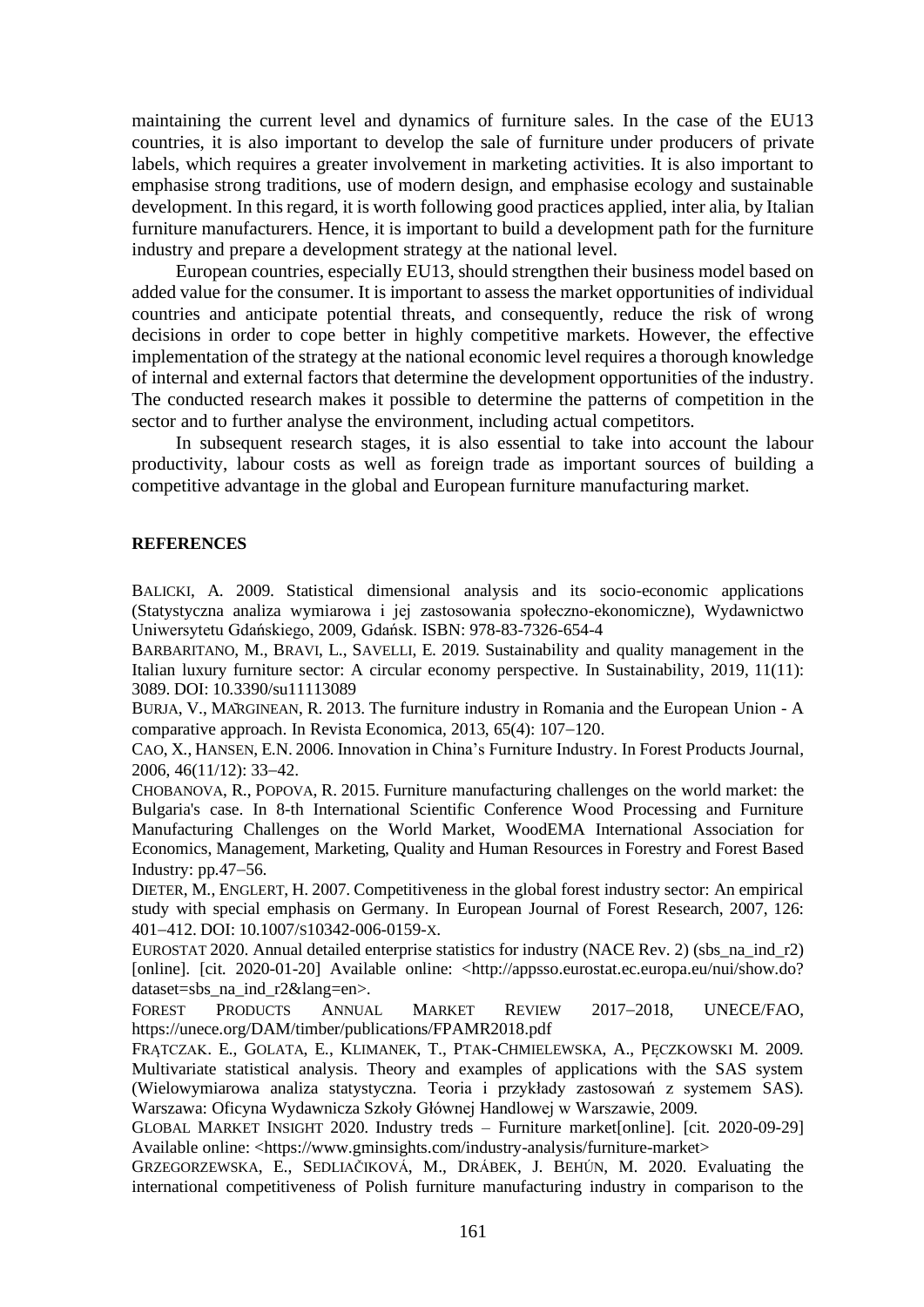selected EU countries. In Acta Facultatis Xylologiae Zvolen, 2020, 62(2): 149−164. DOI: 10.17423/AFX.2020.62.2.14.

GRZEGORZEWSKA, E., STASIAK-BETLEJEWSKA, R. 2014. The influence of global crisis on financial liquidity and changes in corporate debt of the furniture sector in Poland. In Drvna Industrija, 2014, 65(4): 315−322. (DOI: 10.5552/drind.2014.1342).

GRZEGORZEWSKA, E., WIECKOWSKA, M. 2016. Selected aspects of innovation in the furniture industry – Empirical research findings. In Drewno, 2016, 59(198): 147−161. DOI: 10.12841/wood.1644-3985.175.12.

HAJDÚCHOVÁ, I., HLAVÁČKOVÁ, P. 2014. Impact of global economy of forest-based industry in the Czech and Slovak Republic. In Acta Facultatis Xylologiae Zvolen, 2014, 56(2): 135−146.

HAN, X., WEN, Y., KANT, S. 2009. The global competitiveness of the Chinese wooden furniture industry. In Forest Policy and Economics, 11(8): 561−569. DOI: 10.1016/J.FORPOL.2009.07.006.

HITKA, M., LORINCOVÁ, S., LIŽBETINOVÁ, L., BARTÁKOVÁ, G. P., MERKOVÁ, M. 2017. Cluster analysis used as the strategic advantage of human resource management in small and medium-sized enterprises in the wood-processing industry. In BioResources, 2017, 12(4): 7884−7897. DOI: 10.15376/BIORES.12.4.7884-7897.

HITKA, M., LORINCOVÁ, S., GEJDOŠ, M., KLARIĆ K., WEBEROVÁ, D. 2019. Management approach to motivation of white-collar employees in forest enterprises. In BioResources, 2019, 14(3): 5488−5505. DOI: 10.15376/biores.14.3.5488-5505.

JIVKOV, V. 2019. State and Trends in the development of the world, European and Bulgarian Furniture Industries. In IX International Scientific and Technical Conference Innovations In Forest industry and engineering design – INNO 2018, Innovation in Woodworking Industry and Engineering Design, 1/2019 (15): 7−16.

KAUFINGER, G.G. 2014. Macroeconomic factors affecting US retail furniture/home furnishings industry sales. In Research in Business and Economics Journal, 2014, 10: 1−10.

KALĖDIENĖ, L., LUBYTĖ, E., KARLAVIČIENĖ, V. 2010. Wood manufacturing and furniture industry in Lithuania. In Linnaeus ECO-TECH ́10, November 22−24, Kalmar, Sweden, 2010, pp. 234−246. KISIELIŃSKA, J. 2012. Basics of econometrics in Excel (Podstawy ekonometrii w Excelu). Warszawa: Wydawnictwo SGGW w Warszawie, 2012. ISBN 978-8375833669.

KOZAK, R.A., COHEN, D.H., LERNER, J., BULL, G.Q. 2004. Western Canadian consumer attitudes towards certified value-added wood products: an exploratory assessment. In Forest Products Journal, 2004, 54(9): 21−24.

KUKUŁA, K. 2014. Zero unitarisation metod as a tool in ranking research. In Economic Science for Rural Development, 2014, 36: 95−100.

LOUČANOVÁ, E., KALAMÁROVÁ, M., PAROBEK, J. 2015. Konkurencieschopnosť produktov dreva z pohľadu použitého materiálu. In Acta Facultatis Xylologiae Zvolen, 2015, 57(2): 155−163.

MALÁ, D., SEDLIAČIKOVÁ, M., BENČIKOVÁ, D. 2018. How customer of small and medium woodprocessing Slovak enterprises perceive a green product. In BioResources, 2018, 13(1):1930−1950. DOI: 10.15376/biores.13.1.1930-1950.

MARINESCU, N. 2008. Romanian furniture exports in the context of European integration. In Pro Ligno, 2008, 4(2): 51−56.

MILIĆEVIĆ, S., NIKOLIĆ, M., CVETANOVIĆ, S. 2017. The competitiveness of wood processing industry in the Republic of Serbia during the period 1995-2015. In Industrija, 2017, 45(3): 131−150. OBLAK, L., AYRILMIS, N., KITEK KUZMAN, M. 2020. The European furniture industry: market, design and trends. In Sustainability of forest-based industries in the global economy. Proceedings of scientific papers, Vinkovici, Croatia 2020, pp. 113−116.

PAKARINEN, T.J., ASIKAINEN, A.T. 2001. Consumer segments for wooden household furniture. In Holz als Roh- und Werkstoff, 2001, 59(3): 217−227.

PUIU, S., BUDICĂ, B.A., OCHETAN, D. 2012. The export of furniture from Romania at present. In Management & Marketing, 2012, 10(2): 393−400.

POTKÁNY, M., GEJDOŠ, M., DEBNÁR, M. 2018. Sustainable Innovation Approach for Wood Quality Evaluation in Green Business. In Sustainability, 2018, 10(9): 2984.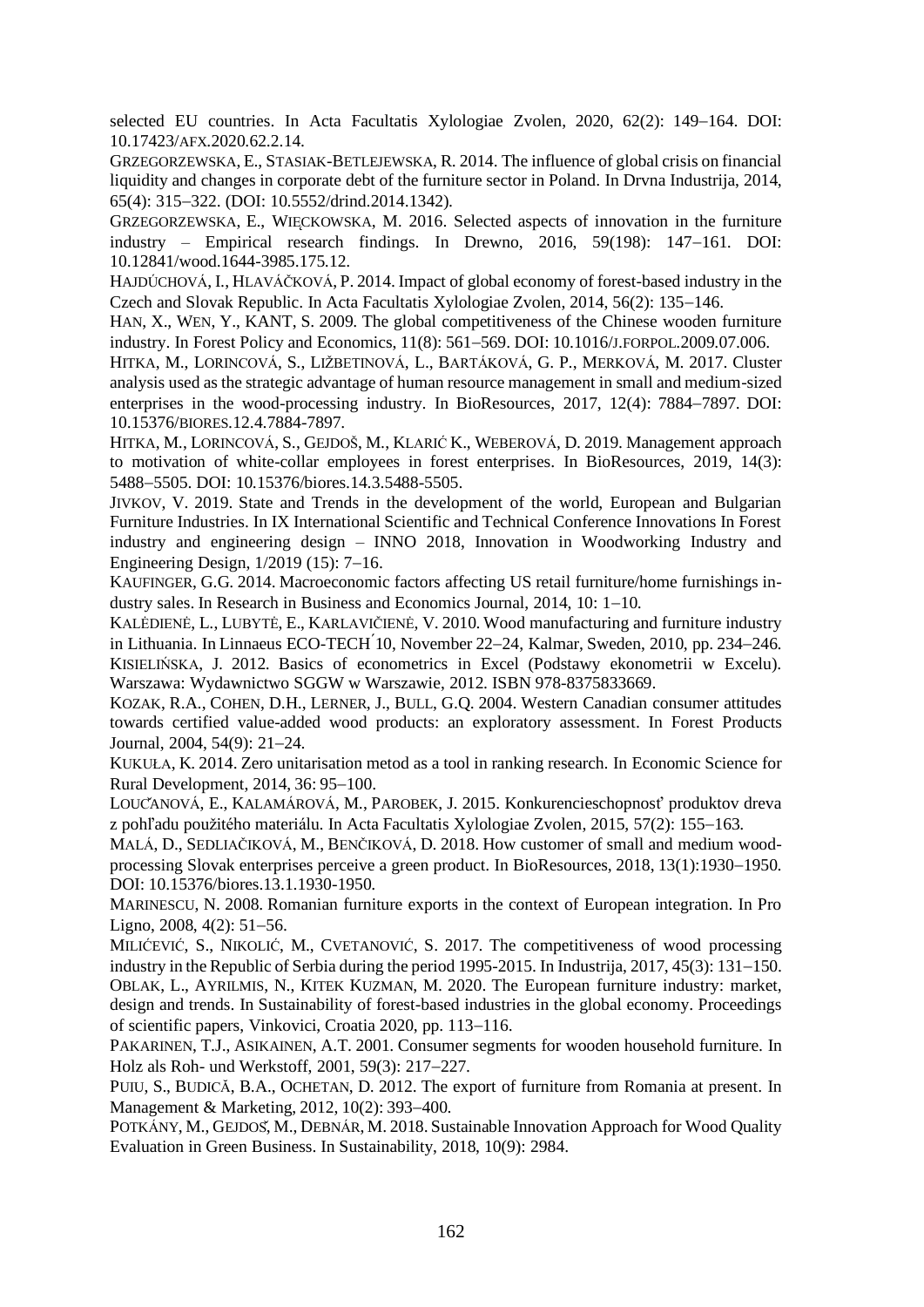RATAJCZAK, E. 2014. Polish furniture industry in the light of the concept of smart specialisation. In Annals of Warsaw University of Life Sciences – SGGW. Forestry and Wood Technology, 2014, 86:193−203.

RATNASINGAM, J., CHIN, K.A., LATIB, H., SUBRAMANIAM, H., KHOO, A. 2018. Innovation in the Malaysian Furniture Industry: Drivers and Challenges. In BioResouces, 2018, 13(3): 5254−5270.

SEDLIAČIKOVÁ, M., STROKOVÁ, Z., DRÁBEK, J., MALÁ, D. 2019. Controlling implementation: What are the benefits and barriers for employees of wood-processing enterprises? In Acta Facultatis Xylologiae Zvolen, 2019, 61(2): 163−173. DOI: 10.17423/afx.2019.61.2.15.

SMARDZEWSKI, J. 2009. The Polish furniture industry – a vision of the future. In. Drewno, 2009, 52(182): 103−113.

STASIAK - BETLEJEWSKA, R., GRZEGORZEWSKA, E. 2020. Directions of development of the furniture industry in Poland based on trend analysis and market trends. In Sustainability of forestbased industries in the global economy. Proceedings of scientific papers, Vinkovici, Croatia 2020, pp. 123−127.

STEC, M. 2011. Development conditions of voivodships in Poland - statistical and econometric analysis (Uwarunkowania rozwojowe województw w Polsce – analiza statystycznoekonometryczna). In Social Inequalities and Economic Growth (Nierówności Społeczne a Wzrost Gospodarczy), 2011, 20: 235−238.

TOIVONEN, R.M. 2012. Product quality and value from consumer perspective: An application to wooden products. In Journal of Forest Economics, 18: 157–173.

TRACOGNA, A. 2008. The furniture industry in the United States and Canada, Centre for Industrial Studies.

VU, T.T.H., TIAN, G., KHAN, N., ZADA, M., ZHANG, B., NGUYEN, T.V. 2019. Evaluating the international competitiveness of Vietnam wood processing industry by combining the variation coefficient and the entropy method. In Forests, 2019, 10, 901.

WIECKOWSKA, M., GRZEGORZEWSKA, E. 2019. The industrial significance of new technology in the process of asymmetrical veneering of wood-based composites, In Drewno, 62(204): 157–169. DOI: 10.12841/wood.1644-3985.297.03.

ZHELEV, P. 2013. Analysis of the international competitiveness of the Bulgarian furniture industry. In Trakia Journal of Sciences, 2013, 11: 227−236.

ZION MARKET RESEARCH REPORT 2018. Furniture market by type, by material and by application (residential and commercial): global industry perspective, comprehensive analysis and forecast, 2017–2024. Available online: https://www.globenewswire.com/newsrelease/2018/09/07/1567975/0/en/Global-Furniture- Market-Will-Reach-USD-472-30-Billion-By-2024-Zion-Market-Research.html (accessed on 20 January 2021).

## **ACKNOWLEDGEMENT**

The authors are grateful for the support of the National Science Centre Poland, Grant No. 2019/03/X/HS4/01342, Slovak project agency APVV – projects APVV-18-0520, APVV-18-0378, APVV-17-0456 and APVV-17-0583, agency KEGA – project KEGA 005TU Z-4/2020 and project LignoPro - ITMS: 313011T720.

## **ADDRESSES OF THE AUTHORS**

Emilia Grzegorzewska, D.Sc. Warsaw Univerisity of Life Sciences – SGGW Department of Technology and Enterpreneurship in Wood Industry Nowoursynowska 159 02-776 Warsaw Poland emilia\_grzegorzewska@sggw.edu.pl ORCID ID 0000-0002-7532-9287